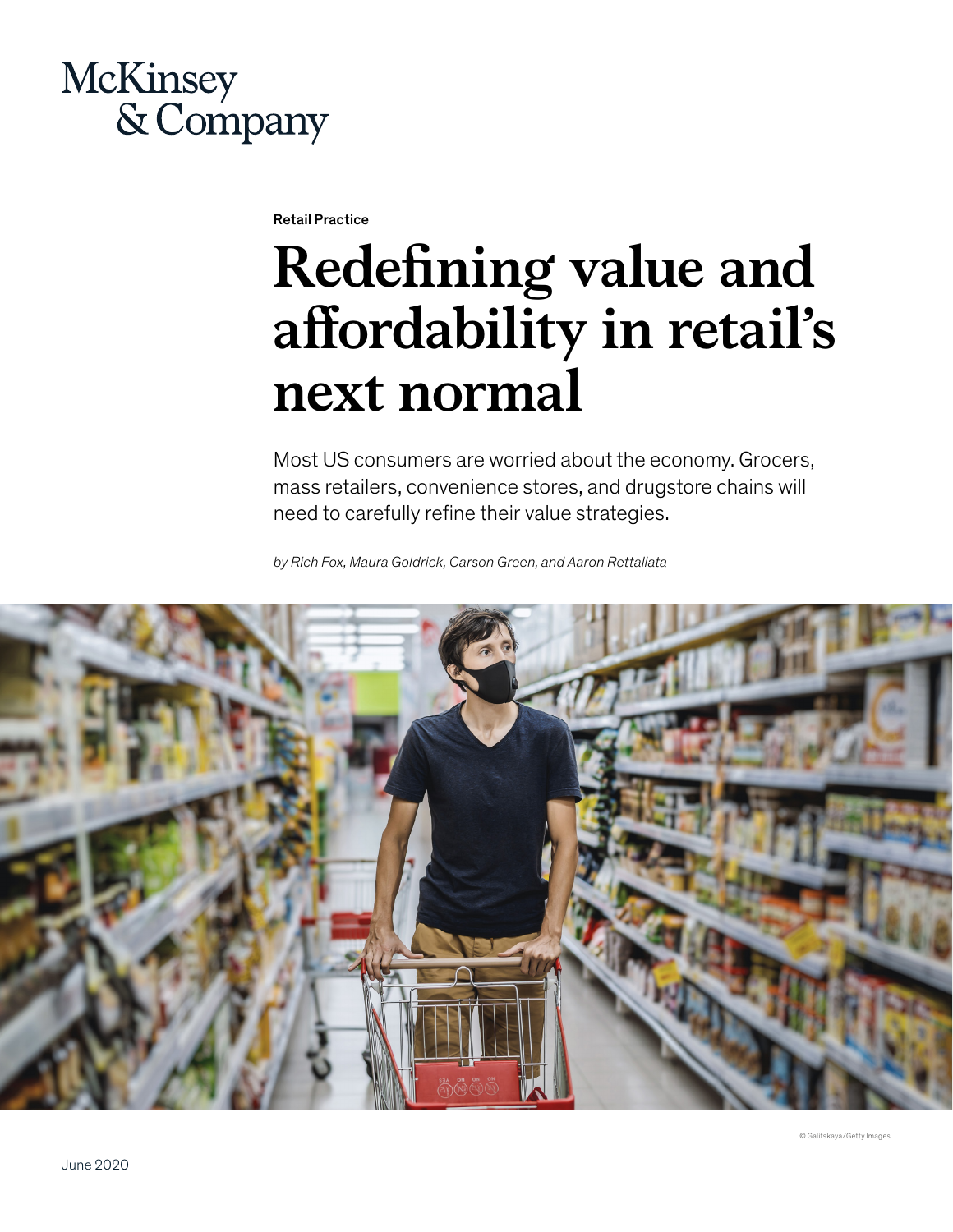### COVID-19 has exacted a heavy toll on the United

States, claiming lives as well as livelihoods. In some parts of the country, the public-health crisis is showing signs of abating—but economic issues are now starting to take center stage. Consumers are anxious, and with good reason: extreme macroeconomic shifts, including a historic rise in unemployment and a steep decline in GDP, portend prolonged financial insecurity and economic pain.

These developments will fundamentally reshape how consumers perceive value and seek affordability in a post–COVID-19 world. Value perception—the combination of price, quality, and service by which consumers judge whether they're getting a good deal—has long been a major factor in consumers' decisions about where to shop; it will become even more critical as we emerge from the current crisis.

Analyzing how consumer behavior changed during previous downturns can give retailers insights into how to prepare for what comes next. But the COVID-19 crisis, though similar in some ways to past economic shocks, has particular nuances that make it more complex for retailers to navigate. For one, during neither the Great Depression nor the 2008 recession were consumers homebound for months, fearing infection simply from being near other people. Also, COVID-19's impact to date has varied greatly across cities and states because of different

rates of virus spread and different levels of localgovernment intervention.

Against this backdrop, retailers will need to be deliberate about influencing consumers' value perception. After all, for many US consumers, affordability will be the single most important factor informing purchase decisions. In this article, we share our perspectives on how retailers can develop a value strategy that will position them for success in the next normal.<sup>1</sup>

# **US consumers' top concern: The economy**

Since mid-March, more than 40 million people across the country have lost their jobs. The unemployment rate—which hit 14.7 percent in April before easing to 13.3 percent in May—has soared to its highest level since the Great Depression and eclipsed the 10 percent we saw at the peak of the 2008 recession. And the economic uncertainty affects more than just the jobless: in a McKinsey survey conducted May 18–24, nearly half of US consumers reported cutting back on their spending. Just under two-thirds said they are "very" or "extremely" concerned about the national economy—making it the number-one concern of survey respondents.<sup>2</sup> Americans are now more worried about the economy than about their health and safety (Exhibit 1).

# **When asked why they started buying more private-label goods, 44 percent of consumers cited affordability and better value.**

<sup>1</sup> Shubham Singhal and Kevin Sneader, "From thinking about the next normal to making it work: What to stop, start, and accelerate," May 15, 2020, McKinsey.com.

<sup>2</sup> Shruti Bhargava, Courtney Buzzell, Tamara Charm , Resil Das, Anne Grimmelt, Cayley Heller, Ahbay Jain, Janine Mandel, Sebastian Pflumm, Kelsey Robinson, Christina Sexauer, "Survey: US consumer sentiment during the coronavirus crisis," May 29, 2020, McKinsey.com.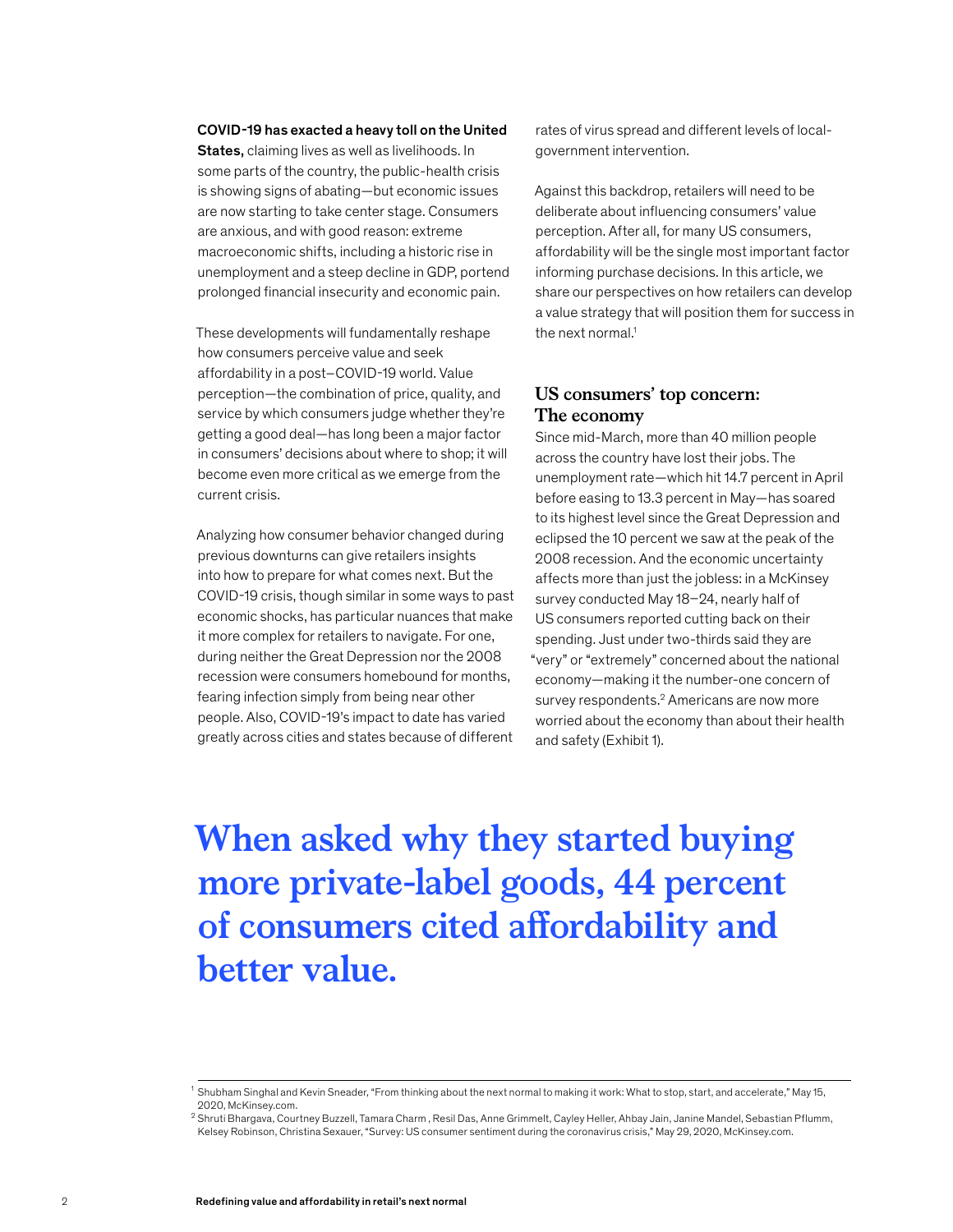#### Exhibit 1

# The economy, uncertainty about the duration of the COVID-19 situation, and **The economy, uncertainty about the duration of the COVID-19 situation, and**  public health are the top three concerns for Americans. **public health are the top three concerns for Americans.**



Largest concerns of the US population related to COVID-19,<sup>1</sup> % of respondents who are "very concerned" or "extremely concerned"

'Question: What concerns you most about the COVID-19 situation?<br>Source: McKinsey COVID-19 US Consumer Pulse Survey, May 18–24, 2020 (n = 1,975), sampled and weighted to match US general population aged ≥18 years

Several states have eased restrictions, in an effort to jump-start their economies, but it will take time before consumer confidence and spending return to precrisis levels. More than two-thirds of survey respondents believe the pandemic will have an impact on their financial situation for at least another two months; 30 percent foresee the impact lasting until early 2021 or beyond. (For the latest US consumer-sentiment survey findings, visit McKinsey. com/coronavirus.)

# **A classic economic crisis … with a twist**

Early indications suggest that the changes in consumer behavior during the COVID-19 crisis will largely mirror the changes that manifested themselves during the 2008 recession—but with some unique nuances. We've observed, for instance, the familiar flight to value: our recent research shows that 34 percent of consumers have increased their spending on private-label products during the pandemic and that most of those consumers plan to continue doing so even after the crisis has passed. When asked why they started buying more private-label goods, 44 percent cited affordability and better value.

The current crisis, similar to the 2008 recession, has thrown off many consumers' traditional shopping cadence. Take grocery shopping: in the early days of the pandemic, consumers loaded their pantries, made fewer shopping trips, visited fewer stores each week, and targeted their spending on essentials. Consumers have also tried new retailers and new brands during the crisis, possibly shifting the loyalty dynamics within the retail sector (Exhibit 2).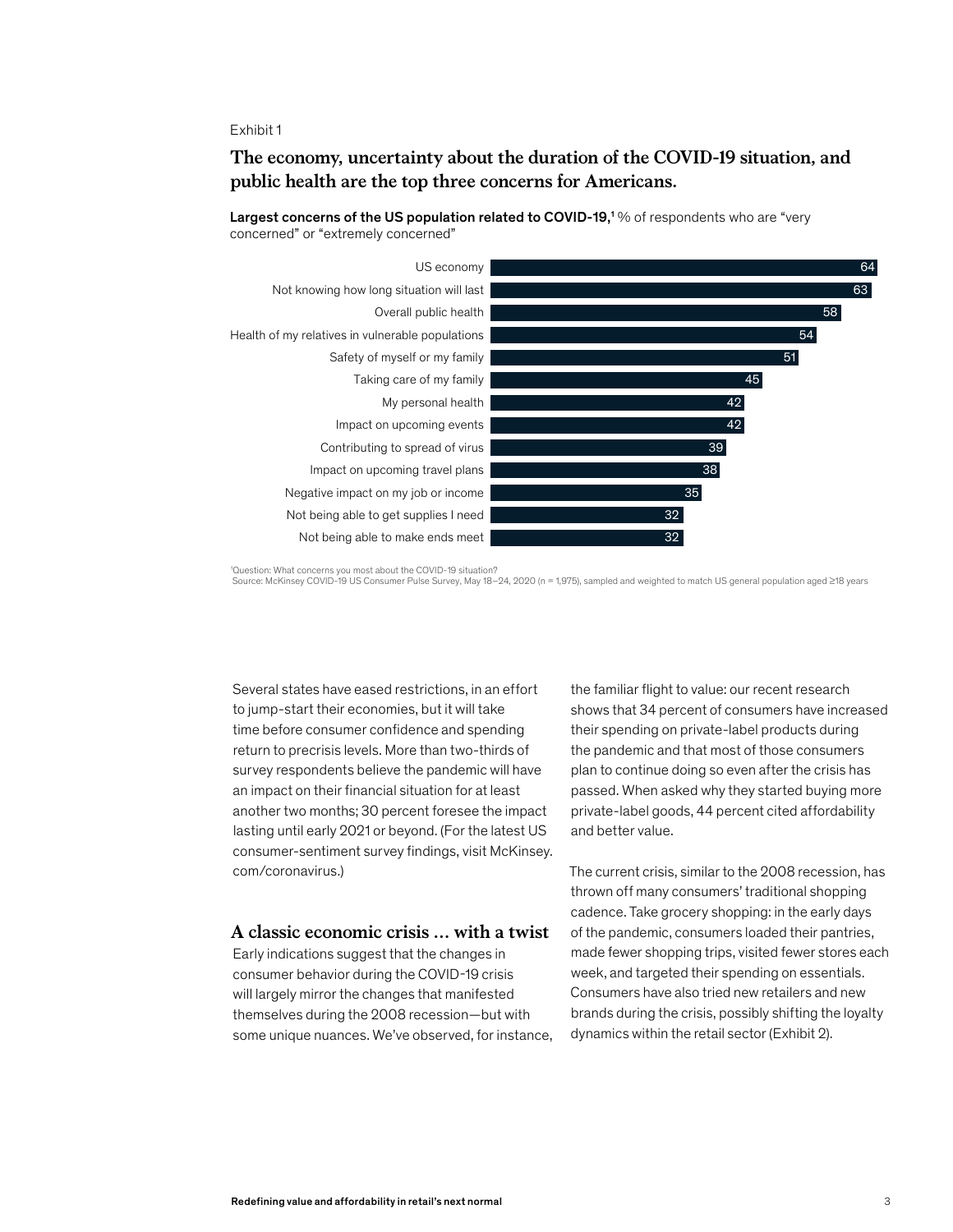#### Exhibit 2

# US consumers are consolidating shopping trips and shifting their retailer and **US consumers are consolidating shopping trips and shifting their retailer and**  brand loyalties during the COVID-19 crisis. **brand loyalties during the COVID-19 crisis.**



Note: Figures may not sum to 100%, because of rounding. Consumer sentiment and behavior may be because of current public uncertainty and official restrictions.

1 Question: How frequently did you purchase groceries (in store or online) before the novel coronavirus outbreak? How frequently are you purchasing groceries (in store or online) currently during the novel coronavirus outbreak? Indicate how many stores you visited for your grocery needs, both before and during the current novel coronavirus outbreak.

2 Question: Have you used or done any of the following since the coronavirus (COVID-19) situation started? Compared with now, will you do or use the following more, less, or not at all once the coronavirus situation has subsided? Source: McKinsey COVID-19 US Consumer Pulse Survey, April 20–26, 2020 (n = 1,052) and May 18–24, 2020 (n = 1,975), sampled and weighted to match US general population ≥18 years

But the COVID-19 crisis, unlike past economic disruptions, brings a new layer of complexity: the severe threat to consumers' health and safety. Consequently, the pandemic has amplified and accelerated the consumer behavior we've seen in times of crisis. For example, during the 2008 recession, financially strapped consumers drastically reduced their spending on out-of-home dining. But during this pandemic, restaurant dining has come to a standstill as physical distancing and stay-at-home orders in many regions forced consumers to eat practically all their meals at home.

In addition, some retail trends that we expected to unfold over several years have now taken hold in a matter of weeks. Digital and alternative fulfillment models (such as curbside pickup), which some retailers previously viewed as experimental, suddenly became must-haves. In US grocery, e-commerce penetration was a mere 3 percent before the crisis and is expected to reach 8 to 10 percent this year. Because online grocery typically comes with steep price markups, as well as delivery fees and tips, we expect demand to soften as consumers' financial considerations begin to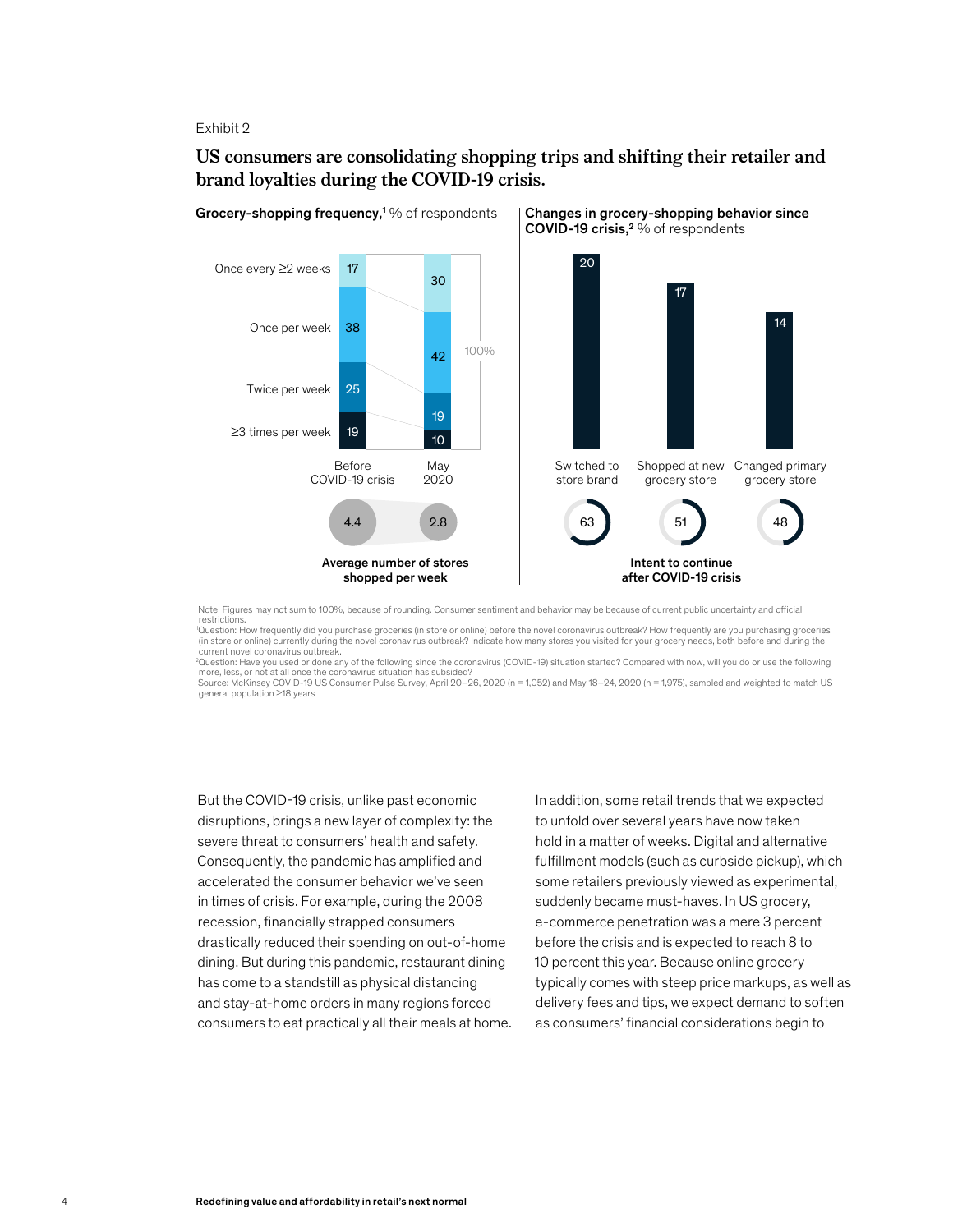outweigh their health concerns. Already, consumers are predicting that after the crisis they'll prioritize affordability when deciding where to shop (Exhibit 3). E-commerce penetration in grocery will likely dip back down to between 5 and 6 percent postcrisis.

Furthermore, the impact of COVID-19 hasn't been uniform across the country, because of differences in both virus spread and government regulation. Geographic variability in consumer sentiment is therefore likely to persist and potentially even widen—which means that retailers will need to vary their value strategies by region.

# **How to shape value perception in the next normal**

Since consumers will increasingly look for value and affordability, retailers must offer a convincing value message to succeed in the next normal. They will, of course, still have the classic value communications, pricing, and promotional tools at their disposal, but they must deploy these tools in new ways. Every retailer will also need to reassess its entire value strategy—reevaluating both products and services—to ensure alignment with consumers' new need states.

For food, mass, convenience, and drug retailers in particular, we recommend the following six actions.

# 1. Develop a value strategy for each consumer segment.

In light of economic uncertainty, the general consensus is that value will matter—but there is unlikely to be a one-size-fits-all approach to maintaining or improving consumer value perception. There are, of course, no-regret moves: look to "recession-proof" your assortment by doubling down on private label and ensure that you have a robust set of opening price points in each category.

With the significant shift away from off-premise food consumption, you need a multipronged strategy to address what affordability means to your most important customers. For example, consumers under intense financial pressure will seek out grocers that offer compelling price points on the

approximately 1,000 essential SKUs that consumers purchase most often (which are typically SKUs that both traditional grocers and small-box discounters carry). Conversely, more-affluent consumers might be less price sensitive but may look to grocers to provide substitutes for needs typically fulfilled elsewhere, such as eating out or entertainment. To appeal to these consumers, consider highlighting premium items (such as gourmet chocolates, fine wines, and international cheeses) or enhanced services (such as ready-to-eat meals and home delivery), especially since these tend to be less expensive alternatives to restaurant dining and can therefore help drive value perception while also pushing up average price points.

#### 2. Localize your value levers.

Given the variability in COVID-19's impact across the country, adjust your pricing, promotions, and assortments to best serve local communities.

### Exhibit 3 <Redening value and a
ordability in retail's next normal>

# Affordability will become the most important factor for US consumers **important factor for US consumers**  when choosing where to shop after the **when choosing where to shop after the**  COVID-19 crisis. **COVID-19 crisis.**

Most important factor when choosing where to shop for groceries,<sup>1</sup> $\%$  of respondents



Note: Figures may not sum to 100%, because of rounding. Consumer sentiment and behavior may be because of current public uncertainty and official restrictions.

1 Question: Which factors are most important as you choose where to shop for groceries during the novel coronavirus outbreak (ie, during past 2 weeks), and which ones do you expect will be the most important after the outbreak is over and the situation is back to normal?

Source: McKinsey Marketing and Sales COVID-19 US Pulse Survey, May 1–3,  $2020 (n = 2,300)$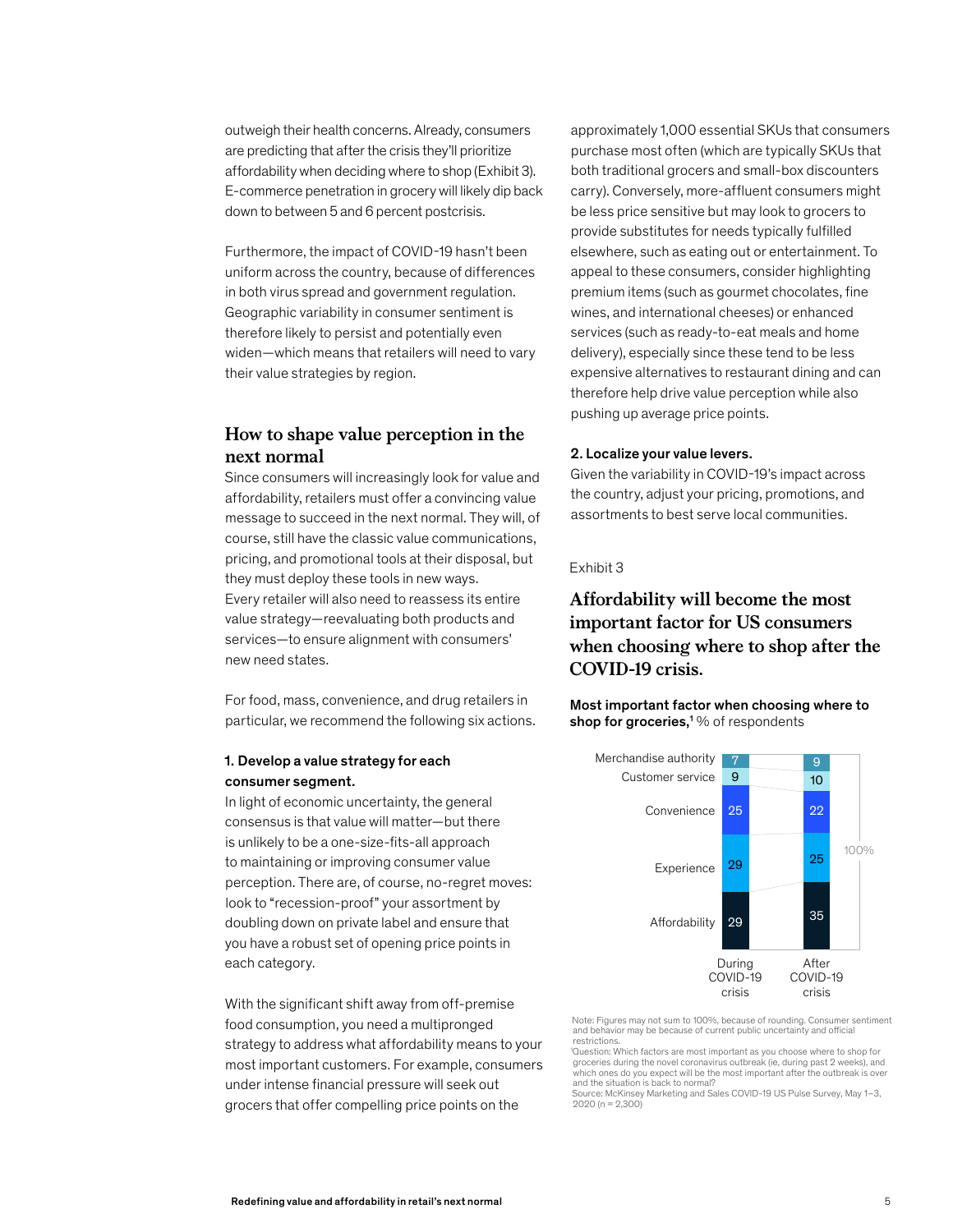# **Boldly exploring innovative tactics in promotions, pricing, and assortment will be paramount for responding to the changing needs of your consumer base.**

Consumers in areas that are still under heavy restrictions, for example, may respond better to value messaging around pantry loading and at-home eating. In states that have already eased restrictions, you might instead capitalize on the pent-up demand for out-of-home dining by introducing new products and services that compete with restaurants.

Account for new market dynamics and determine who your true competitors are in the post–COVID-19 world. We expect a wide range of competitive responses, including stronger opening price points and new services (such as free delivery) to meet local needs all of which will require close attention at a regional level. A broad approach to value and affordability will be less effective than a targeted, localized one.

#### 3. Build agility into your commercial activities.

While the pandemic's peak may be behind us, the shape of the recovery is still difficult to predict. Agility—the ability to respond rapidly to changes in consumer sentiment and value perception—will be crucial. As part of building agility, you will need to monitor carefully chosen metrics that are reliable indicators of how consumers are thinking about price and value, such as e-commerce penetration, basket size, and private-label penetration. Consider supplementing commercial levers that have long lead times (for instance, print circulars and TV advertising) with levers that allow for immediate adjustments (such as digital circulars, in-store product pricing, and store displays and promotions).

Also, maintain connectivity to broader trends in the business. By accessing real-time data on the inventory availability of "spiky" items such as toilet

paper and cleaning supplies, for example, you'll be able to adjust the timing of promotions based on availability, instead of disappointing your customers. Boldly exploring innovative tactics in promotions, pricing, and assortment will be paramount for responding to the changing needs of your consumer base.

# 4. Update your value communication for the postcrisis context.

Given the shifts in consumer behavior—more cooking at home, larger baskets, less crossshopping across retailers—each shopping occasion, for loyal and new customers alike, takes on greater importance for retailers. Find new ways to communicate and deliver value. First, use your unique value proposition as a base for value communications, expanding beyond purely communicating price points. Highlight the areas in which you are best positioned relative to your competitors, whether that's the broadest privatelabel offering, the freshest produce, or the best shopping experience.

Additionally, consider launching new product offerings to serve COVID-19–related occasions. For example, advertising a single, attentiongetting price for the ingredients for a family meal ("Feed the family for \$15"), instead of promoting individual items, may resonate with parents who have been cooking multiple times a day for the past two months. Presenting indulgent purchases as replacements for products and services from nontraditional competitors (for instance, billing a popcorn-and-candy deal for an at-home movie night as a substitute for going to a movie theater) could be attractive to shoppers seeking affordable